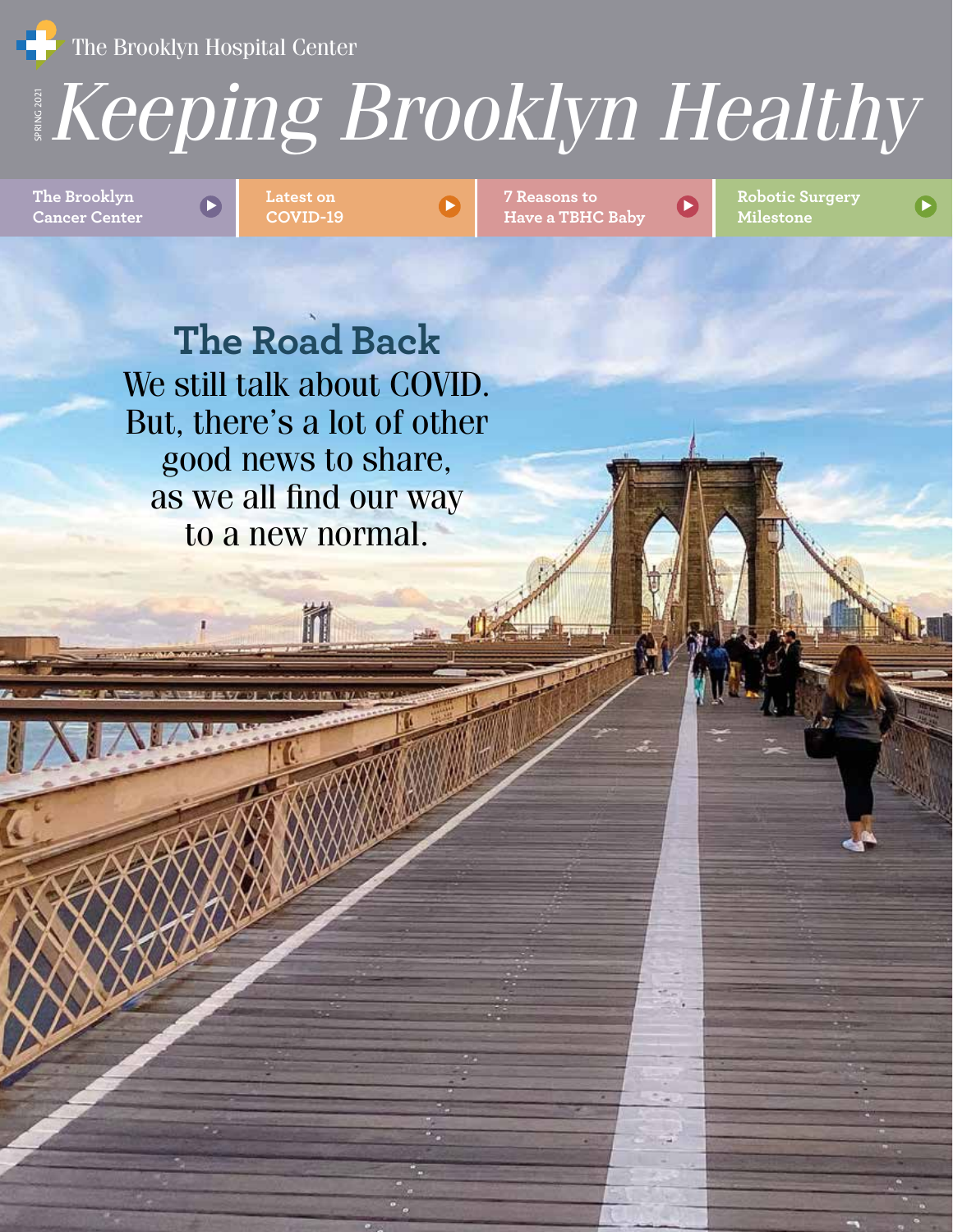

**Gary G. Terrinoni**

## **MESSAGE FROM TBHC'S PRESIDENT Finding the New Normal**

For more than a year now, COVID-19 has naturally taken center stage for us as an institution. It's not over yet – plenty of people remain unvaccinated and we don't know what challenges the virus' variants will bring. Like everyone else, The

Brooklyn Hospital Center (TBHC) is searching for a new normal, somewhere between caution and optimism.

Part of this new normal is continuing to keep an eye on COVID-19. As you'll read in these pages, as long as the virus remains in our midst, we are dedicated to

fighting it directly with the latest treatments, doing our part to prevent it through vaccination, and sharing important information to our community about how to keep safe.

We also have a lot to share in this issue that is not COVID-related. We have new clinical programs and expansions, established programs that warrant another look, and projects and new sites launching on the horizon.

This spring feels like a turning point between a difficult year behind us and the promise of a healthier year ahead. Whatever the future brings, TBHC is committed as ever to being here for you and *Keeping Brooklyn Healthy.*

# **The Brooklyn Hospital Center's Video Visits Program Flourishes, Thanks to TD Bank**

Thanks to a grant from the TD Charitable Foundation, the charitable giving arm of TD Bank, TBHC has been able to launch and refine our Video Visits telemedicine program with the goal of making healthcare visits more accessible to all.

Now patients – especially those who are vulnerable to COVID-19 or who face transportation and other accessibility challenges – can "see" a doctor from a wide range of primary and specialty care practices. With TD's support, we've been able to conduct thousands of new video visits, keeping vulnerable populations connected to their doctors in a safe, virtual way.

You can stay home, stay safe and stay comfortable by self-scheduling a video visit (as long as you have a smart phone or computer with a camera, one of which is required). It's easy, just:

- **1. Go to www.tbh.org/VideoVisitNow.**
- **2. Pick a specialty.**
- **3. Choose "video visit".**
- **4. Pick a doctor and time.**
- **5. Need help? Call 718.250.8755.**

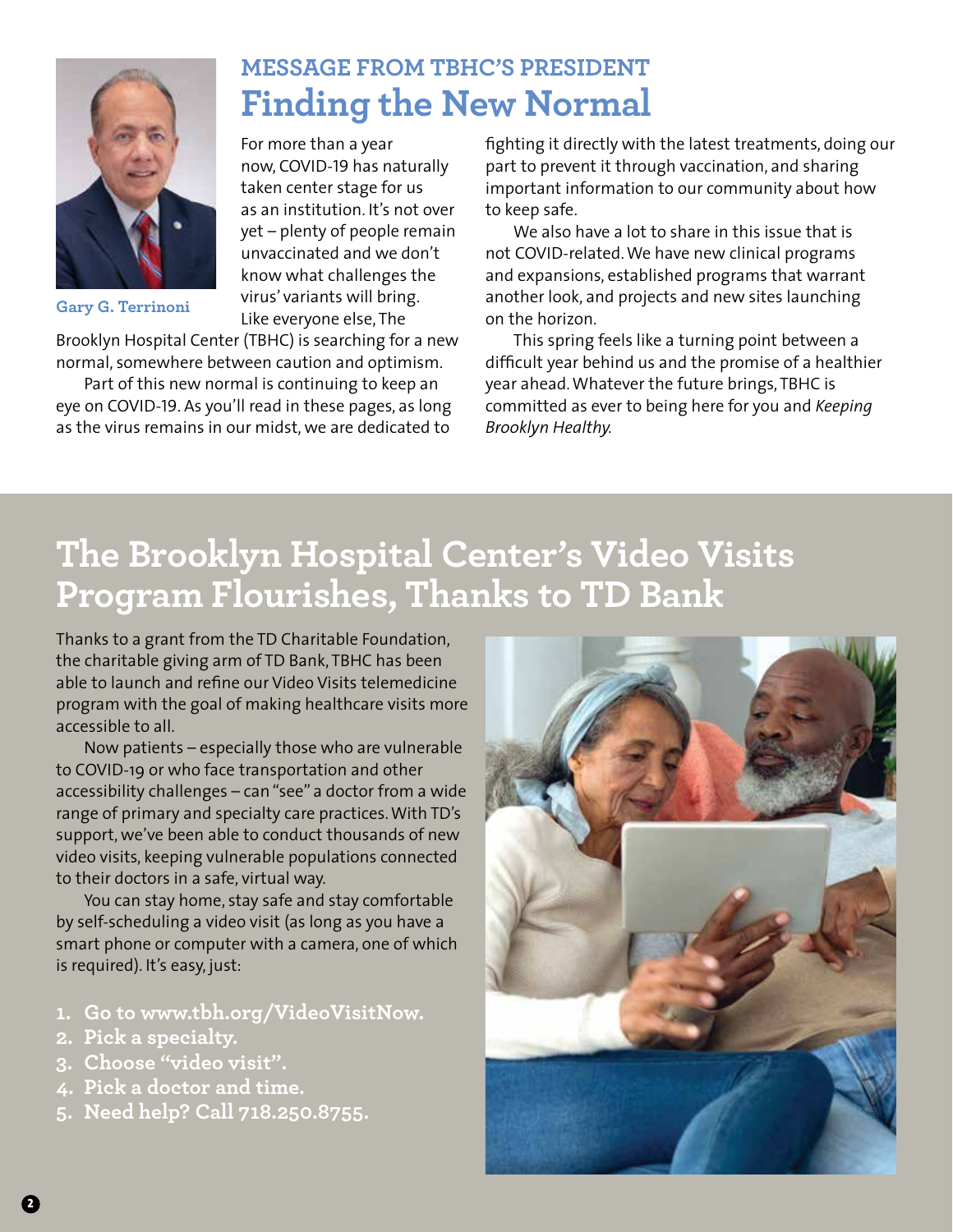# **Introducing The Brooklyn Cancer Center**

New York Cancer & Blood Specialists (NYCBS), one of the leading oncology practices in the nation, has partnered with The Brooklyn Hospital Center (TBHC), to create a new comprehensive cancer care program, The Brooklyn Cancer Center.



NYCBS is a leading practice in the national OneOncology partnership, the network of

independent community oncology practices. With access to OneOncology technology, integration, support and capital, NYCBS will provide access to the most advanced oncology care, including clinical trial research, across Brooklyn.

A new facility is planned for the end of 2021, but the community does not have to wait for the excellent care this partnership provides. All The Brooklyn Cancer Center physicians are currently practicing at TBHC at 121 DeKalb Avenue.

The Brooklyn Cancer Center has also named noted leader and board-certified hematologist-oncologist Maxim Shulimovich, DO, as its new Chief of Hematology and Medical Oncology. His recruitment promises to lead the cancer center as a unified division to provide expert care and culturally sensitive services for patients with all types of cancer and blood disorders.

"I am excited to join The Brooklyn Cancer Center, which provides patients with the opportunity to remain close to home and their support systems when undergoing cancer treatment," says Dr. Shulimovich. "In my years of practice, I have learned that, beyond the incredible advances of chemotherapy and immunotherapy, working with patients is a matter of listening, learning and understanding that we are working not only with their bodies and minds but also with their families."

Don't travel out of the borough for excellent cancer care! Right in Fort Greene/Downtown Brooklyn, you can find a unique path to treatment with comprehensive support. The Brooklyn Cancer Center provides cuttingedge care and culturally sensitive services for all types of cancer and blood disorders, including:

- Adrenal cancer
- Anal cancer
- Anemia
- Appendix cancer
- Bladder cancer
- Brain cancer
- Breast cancer
- Cancer of unknown primary origin
- Coagulation disorders
- Colorectal cancer
- Esophageal cancer
- Gallbladder cancer
- Gynecologic cancer
- Kidney cancer
- Leukemia
- Liver cancer
- Lung cancer
- Lymphoma
- Myelodysplastic syndromes
- Myelodysplastic/myeloproliferative neoplasms
- Myeloma
- Pancreatic cancer
- Prostate cancer
- Skin cancer
- Stomach cancer
- Thyroid cancer

#### **Services include:**

- CT scans
- Chemotherapy
- IRT (intensity-modulated radiation therapy)
- Immunotherapy
- Infusion therapy (also for non-oncology conditions)
- PET-CT scan (positron emission tomography)

**For more info, please call 718.732.4080 or visit BrooklynCancer.com.**

**Cancer News You Can Use: Screening tests can help you find many cancers early when treatment is most likely to work. Make a note on your birthday to check out cancer.org to see which screenings are appropriate for you and your age. And then schedule them!**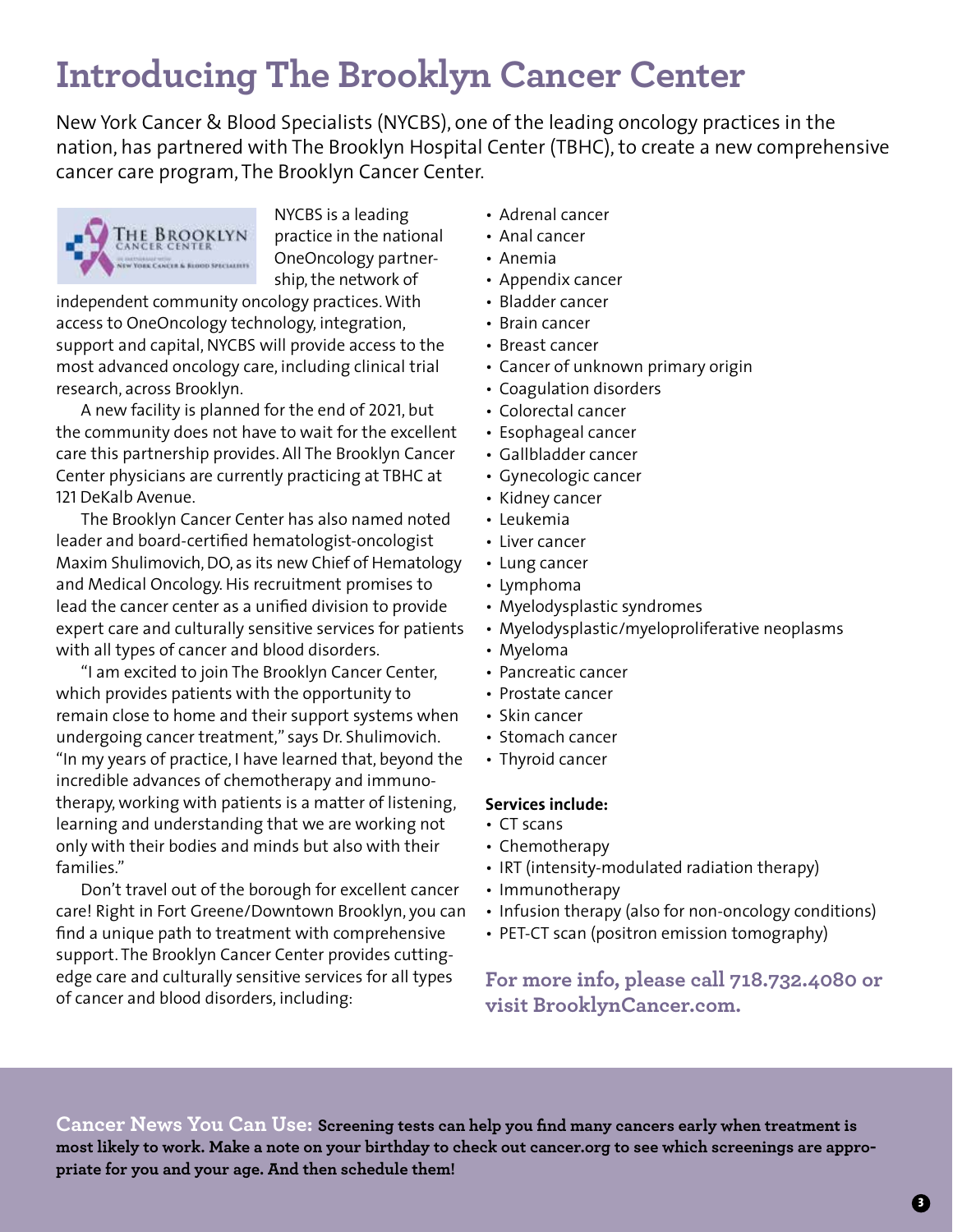## **COVID-19** The latest on everything COVID-19 related at TBHC,

In late December, TBHC began providing the COVID-19 vaccine to our staff, with priority to patient-facin continues to prioritize our employees, even as we turn our attention to vaccinating patients and our con

### **Getting a Vaccine at TBHC**

Earlier in the year, TBHC began offering vaccines to existing and eligible patients, reaching out to them through our electronic medical record, MyChart. (If you are a TBHC patient, sign up for MyChart by visiting tbh.org/patient-portal.) Now, we are offering vaccines to the community. Please visit tbh.org for vaccine appointments and for the latest updates on all things relating to TBHC's response to COVID-19.

### **FAQs About Vaccines**

We turned to Leonard Berkowitz, MD, Chief of Infectious Diseases at TBHC (shown below on this page, far right), for some answers to your pressing questions. Here's what we learned.

**What are the benefits of vaccination?** Studies show that you will definitely be very well protected from getting a severe case of COVID-19 and, in fact, will probably remain asymptomatic if you are infected. As of this writing, just .01% of fully vaccinated people in the United States are known to have caught the virus. Also each vaccinated person brings us one step closer to achieving herd immunity and ending this pandemic. Finally, vaccinated people will enjoy more freedom as regulations lift.

**Is the vaccine safe, since it was developed quickly?**  Yes, they are extraordinarily safe. The Food and Drug Administration (FDA) closely monitored the development of available vaccines, and are continuing to monitor future vaccine developments.

**Will I get side effects?** Each body reacts differently. Many people report a sore arm, some people experience fevers or fatigue. The likelihood of side effects are slightly higher after the second dose of the two-dose vaccines and are more common in women than men. Many people also experience little to no side effects. Having or not having side effects does not change the immunity you receive from a COVID-19 vaccine. If possible, schedule the vaccine when you can take it easy the next day.

**Am I immune after my vaccine?** You receive the full benefits of the vaccine two weeks after the second dose (or two weeks after a single-dose vaccine).

**Can I meet people without masks?** This is a fluid situation. As of this writing, the Centers for Disease Control and Prevention (CDC) has said that, in many instances, vaccinated people can meet vaccinated and unvaccinated people indoors and outdoors without masks. Visit cdc.gov for the latest guidelines.

**Should I test for antibodies after the vaccine?** No, antibody tests do not detect the kind of immunity you have after a COVID vaccine.

### **Other measures TBHC is taking**

**Masking.** Everyone must remain masked unless in a private office or a single patient room.

**Social Distancing.** As best as possible, please try to maintain six feet distance between others while in the hospital or other TBHC sites. To achieve better social

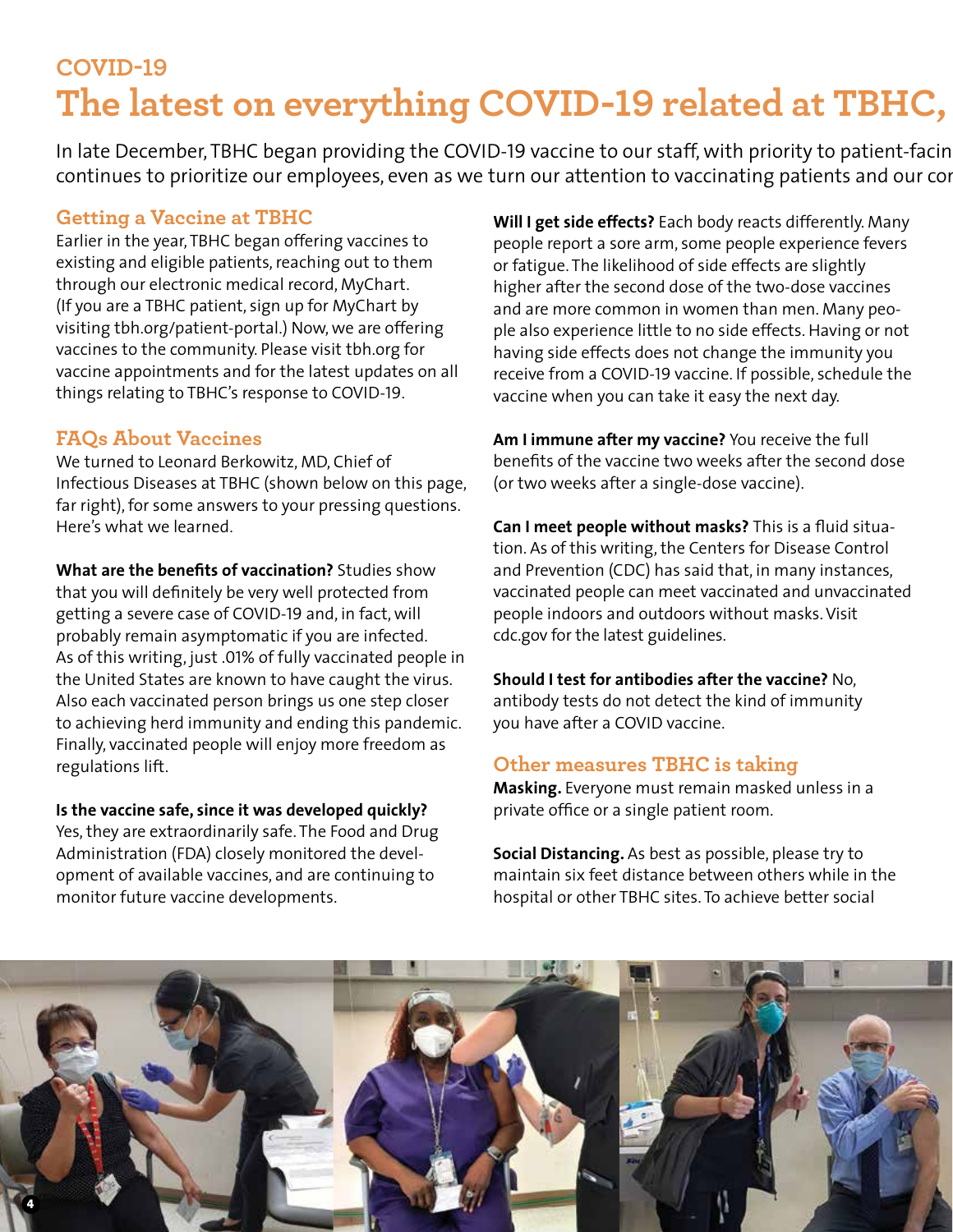# **from vaccines to new ways of doing things**

### g personnel. While the majority of TBHC's staff are vaccinated as of this writing, the hospital nmunity.

distancing in our outpatient waiting areas, we ask that you come alone to your appointment unless you are someone who needs a support person (for instance, a child or a patient with physical or cognitive impairment). Also, do not come earlier than 15 minutes to your appointment.

**Screening for COVID-19.** All admitted patients are tested for COVID-19. If you have a scheduled surgery, you are required to be tested in advance (see back page for more on pre-admission testing).

**Housekeeping.** Every room and public area in the hospital is cleaned and disinfected regularly following a rigorous infection protocol.

#### **COVID-19 patients are separated from the non-COVID**

**population.** There are separate PACU (recovery), nursing and critical care units for COVID-19 versus non-COVID patients. The Emergency Department has a separate area for those who are suspected as having COVID or who have tested positive.

**Visting Hours.** As of May 2021, these restrictions apply.

#### Upon entry, you:

- Are required to wear a mask
- Will be asked to perform hand hygiene with an alcohol-based hand sanitizer
- Will undergo symptom and temperature checks
- Must present ID, your name, address, cell phone number, and name of patient(s) you are visiting

#### You will be screened for COVID-19 symptoms and exposure and NOT be able to visit if:

- Your temperature is equal to or greater than 100ºF
- You report any significant COVID-19 exposure during the prior 14 days
- You report recent travel from a state that has a significant rate of COVID-19 transmission or if you are currently under a 14-day quarantine

#### While in the hospital, you must:

- Wear a visitor badge
- Wear and keep your mask on
- Maintain social distancing
- One visitor over the age of 18 is permitted
- Limit your visit to no more than 4 hours each day
- Visit only during 2 pm to 6 pm

#### On the patient floors, you must:

- Practice hand hygiene and wash or sanitize your hands when entering and exiting a patient's room
- Wear appropriate personal protective equipment (PPE) for isolation rooms, as recommended by the New York State Department of Health and the CDC
- Maintain a physical distance and refrain from physical contact with the patient
- Remain in the patient's room throughout the visit except when directed by hospital staff to leave to provide necessary treatment or maintenance

#### In the Emergency Department

Due to ongoing construction and the restricted space available, TBHC will maintain a "No Visitor" policy inside treatment areas.

**What happened to the flu this year? Instances of influenza (flu) infections and deaths were at a record low this past winter. The flu is spread in similar ways to COVID-19 (via respiratory droplets), so the precautions many people used to prevent COVID – such as mask wearing, frequent hand washing, physical distancing, school and work closures – cut down flu activity.** 

**So why didn't COVID-19 go away? Remember, no one on the planet was immune to this brand-new virus, as opposed to most of us having some immunity over a lifetime of exposure to influenza viruses. But the takeaway from this disappearing flu phenomenon is that masks, hand washing and social distancing work to cut down diseases like COVID-19 and should continue to be in place until more people are vaccinated.**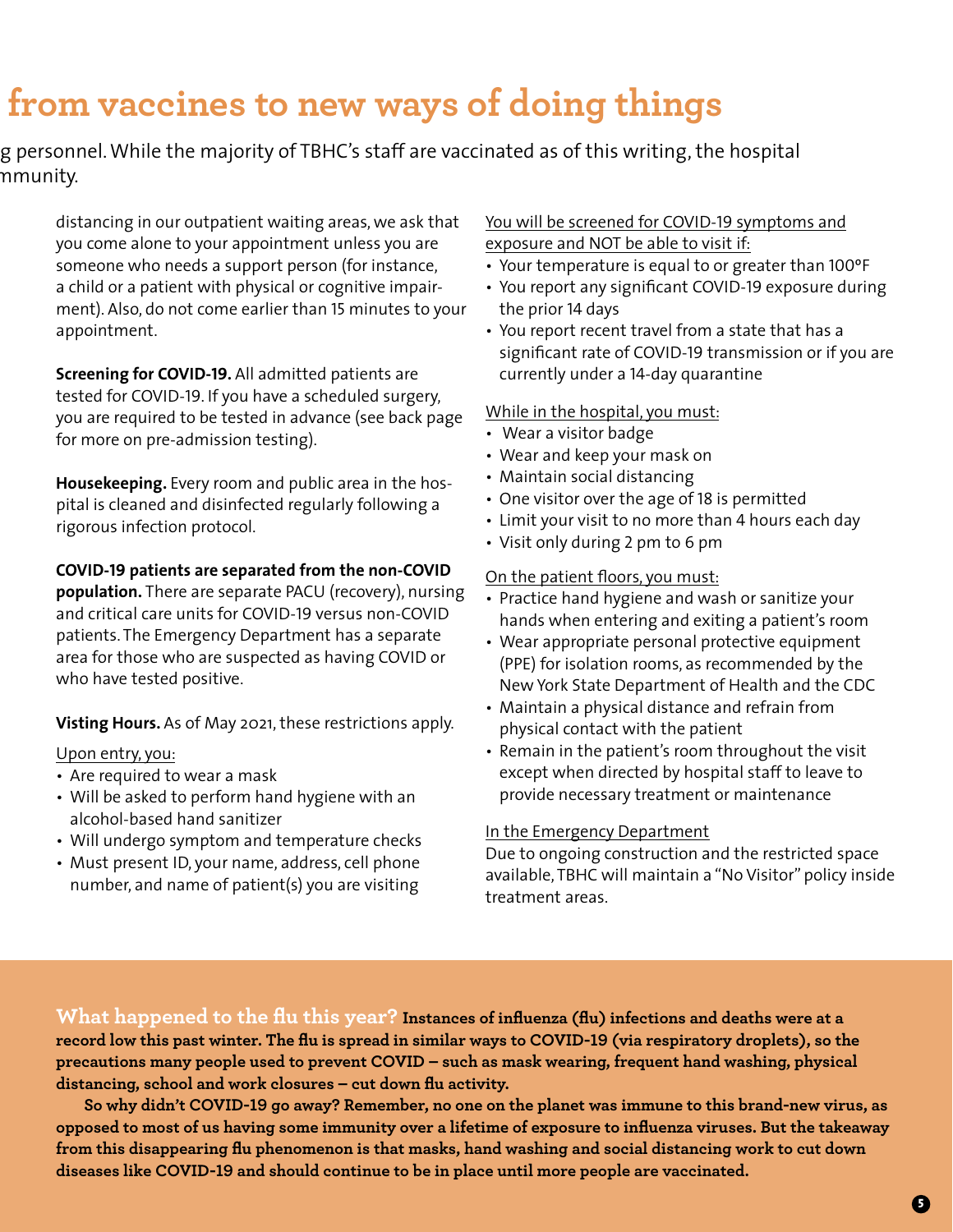## **7 Reasons to Have Your Baby at TBHC!**



"If you are expecting, our expert physicians and clinical staff are here to help you every step of the way! TBHC is home to some of the most qualified and experienced obstetricians in Brooklyn. We have the medical staff, services and equipment you need for a perfect delivery experience. And here are 7 more reasons!" says Erroll Byer, MD, Chair of OB/GYN.

**1. The labor and delivery wing offers private birthing rooms** on a

first-come, first-serve basis, with views of Fort Greene Park and space for your birth support person to settle in comfortably. All are large, tastefully decorated and equipped with the latest technology.

**2.Great care, just down the hallway.** In the event of a c-section, our operating room is down the hall from the delivery rooms. If your baby requires more attention and care, our cutting-edge Level-3 perinatal care center/ neonatal intensive care unit (NICU) is equipped with our expert medical team. Parents can visit their newborn at any time in the NICU.

**3. Our experienced maternity nurses** are here to help you ease into life with your infant, providing options for rooming-in with your baby, breastfeeding and other educational support.

### **4.Offices at the new Physicians Pavilion.**

Most of our obstetricians have hours at our new, elegant location, 86 Saint Felix Street, just a few blocks from the hospital. Go to tbh.org/MyChartOpen Scheduling and click "Obstetrics and Gynecology" to see what appointments are available and where they will be located.



**5. The latest technology and experts** in ultrasound to evaluate both low- and high-risk obstetrical patients and tests for fetal health, along with reproductive genetic services. And we have expert maternal-fetal health specialists right on staff!

**6. A virtual Labor & Delivery tour!** Now playing on tbh.org/BrooklynBaby, come tour our facilities from the convenience of your own home.

**7. Ongoing care of your child,** if you choose, via our excellent Pediatrics Department. For more info, visit tbh.org/BrooklynPediatrics.

### **Learn more here: tbh.org/BrooklynObGyn**



**Obstetric News You Can Use. During pregnancy you should avoid: alcohol; raw or undercooked meat, fish, shellfish and eggs; raw sprouts and unpasteurized juices and dairy products. While most fish is great for you and the developing baby, you should avoid these high-mercury choices: shark, swordfish, king mackerel, tuna, marlin, tilefish, orange roughy. Take care to only eat washed fruits and vegetables to avoid harmful bacteria that may be on the unwashed produce.**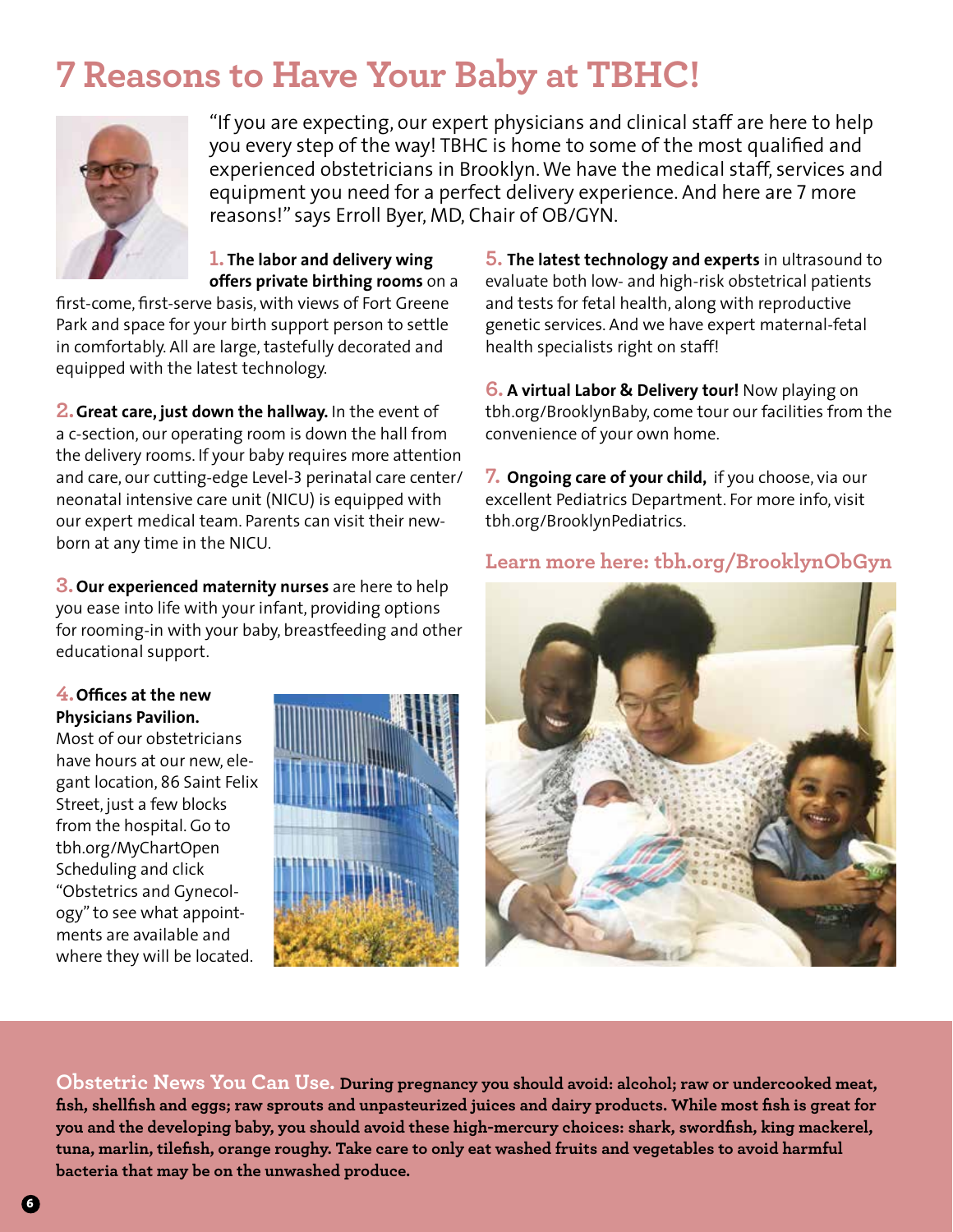## **TBHC Reaches Milestone 1,000th Robotic Surgery**

For several years, TBHC has been taking minimally invasive surgery to the highest level with robotic surgery, using the advanced da Vinci Xi System. This robot provides an immersive 3D, high-definition vision system for a magnified view. Late last year, TBHC performed its 1,000 robotic procedure.

During robotic surgery, the surgeon controls the robot's "hands" via a video console, which gives the physician a full range of motion while simplifying complex procedures and ensuring greater precision. Benefits of robotic surgery also include reduced surgical complications, decreased blood loss, less postoperative pain, fewer and smaller scars, a shorter hospital stay, and a faster recovery time.

"We use robot-assisted surgeries in many divisions at TBHC, such as general surgery, urologic surgery and gynecologic surgery," says Luca Milone, MD, Director of Robotic Surgery. "Robot-assisted procedures include gallbladder surgery, hernia repairs, colorectal surgeries, hysterectomy and prostate surgeries, among others." Dr. Milone is shown here with the robot.



**For a surgical consult or for more information, call 718.250.8811 or 1.833.TBHC.NOW (1.833.824.2669), or email RoboticSurgery@tbh.org, or visit tbh.org/Brooklyn Surgery.** 

## **Newly Arrived, Coming Soon**

**We have a lot to look forward to here at TBHC! Keep your eye out for:**



**Myrtle Avenue Dialysis Opens: On May 3, TBHC moved its award-winning outpatient dialysis service from 19 Rockwell Place to the newly named Myrtle Avenue Dialysis, with 25 brand-new dialysis stations located at 218 Myrtle Avenue in Fort Greene, Brooklyn.** 

**The Brooklyn Cancer Center: TBHC has entered a partnership with New York Cancer & Blood Specialists to create this comprehensive program (see page 3 for more information). While** 

**the program is fully operational now at the main hospital, the complete service will be moving to a new site opening on 86 Fleet Street before the end of 2021.**

**The Emergency Department renovation: The first phases of this long-awaited renovation is being completed and the next phases begin this spring. In total, the project will create bright, airy spaces that accommodate new waiting areas, including those specifically for results. The entrance to the ED will be through a newly renovated hospital lobby that will be transparent and welcoming with direct access to the triage rooms. There will be a new triage, exam and treatment rooms, including a rapid assessment treatment area, and bariatric, psychiatric observation, cardiac treatment and bereavement rooms. Better space and flow for support services such as a radiology room, CT scan room, satellite pharmacy and discharge room will also be included. Final completion is expected in 2022.**